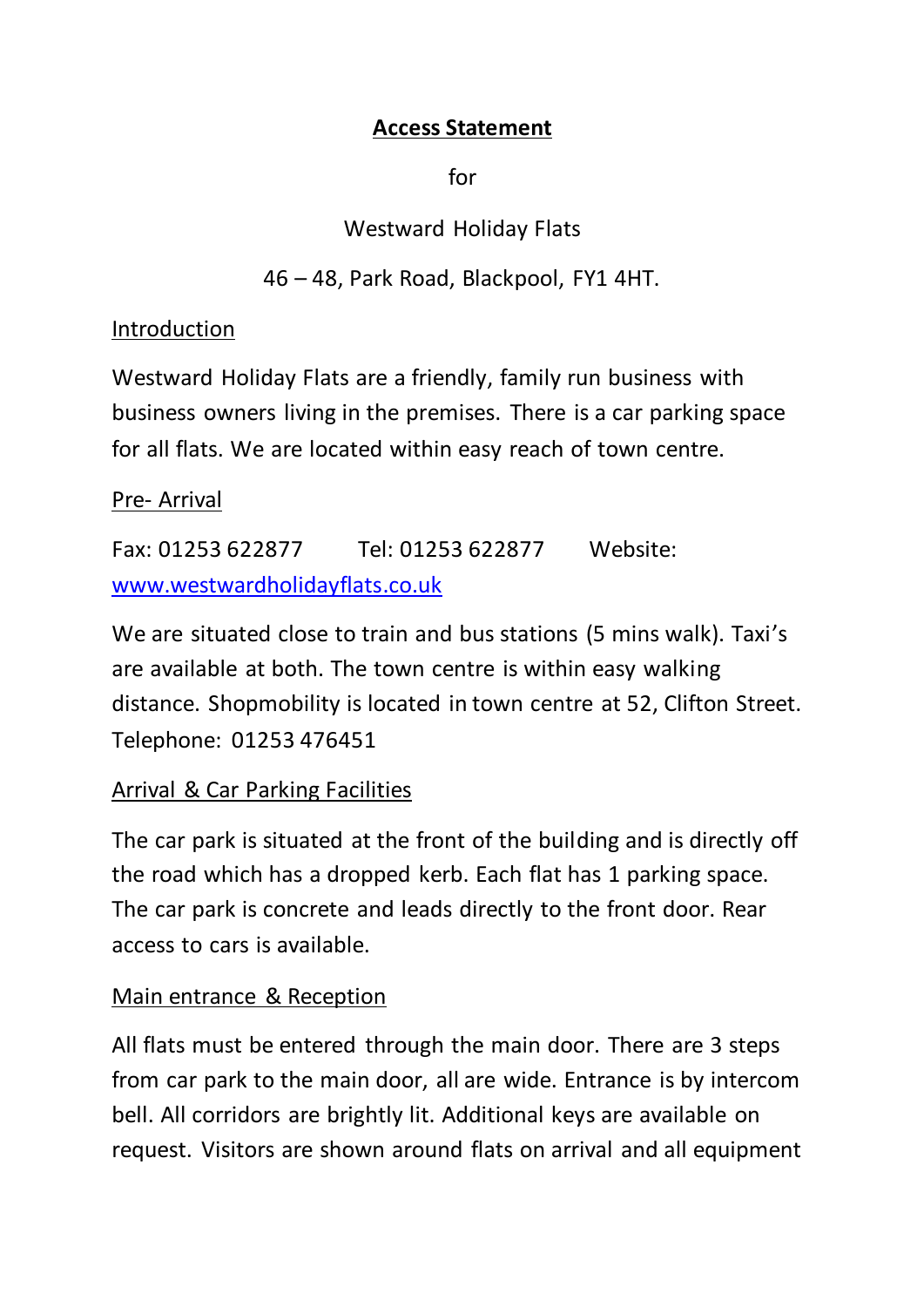is explained. All doors are side hung. Someone is always available when flats are occupied. All ground floor is on one level. All signage is clearly marked and all doors, skirting boards and walls are same colour.

# Public Areas, Halls, Stairs, Landing, Corridors, etc…

There are no lifts at the flats. All floors are carpeted. There is no public phone. All public areas are brightly lit. There are 14 stairs with banister to 1<sup>st</sup> floor and a further 5 stairs with banister to flats 7 & 8. All doors are fire doors and lockable. The main corridor is 52" wide and corridor to flats 2 & 5 is 40" wide.

## Public Areas, Sitting Room, Lounges, Lobbies, etc.

There are no public areas except for communal corridors.

### Flats

5 flats have separate kitchen, bathroom, lounge and bedroom and 1 has pull down bed in lounge, kitchen and bathroom. All flats are fitted with electric and battery smoke detectors and a heat detector. All flats have digital television and £1 coin meters. Iron and ironing boards are kept together with hoovers. Supervised pets are welcome.

#### Fire Alarm

Procedure to follow in case of fire is on wall in all flats and fire alarm is tested on Saturdays at 1pm.

#### Grounds and Garden

There is a garden at the rear of the building with tables and chairs provided for guests. Flooring is concrete and on one level.

#### Contact Information